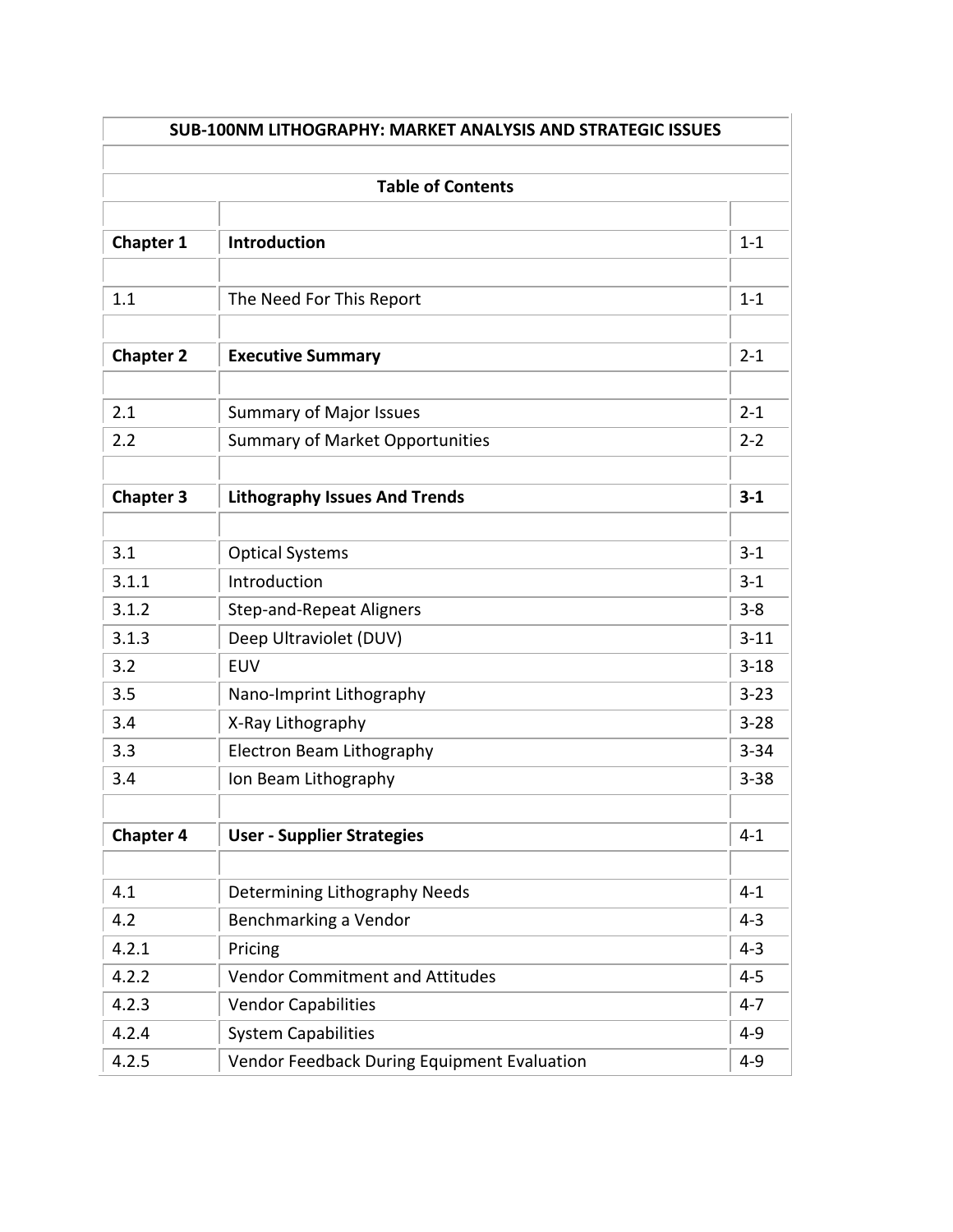| 4.2.6            | <b>Vendor Feedback During Device Production</b> | $4 - 11$ |  |  |
|------------------|-------------------------------------------------|----------|--|--|
| 4.3              | <b>Competitive Environment</b>                  | $4 - 12$ |  |  |
| 4.4              | <b>Equipment For Class 1 Cleanrooms</b>         | $4 - 15$ |  |  |
| 4.5              | Equipment For the Factory of the Future         | $4 - 18$ |  |  |
| 4.6              | Opportunities                                   | $4 - 19$ |  |  |
|                  |                                                 |          |  |  |
| <b>Chapter 5</b> | <b>Market Forecast</b>                          | $5-1$    |  |  |
|                  |                                                 |          |  |  |
| 5.1              | <b>Driving Forces</b>                           | $5 - 1$  |  |  |
| 5.1.1            | <b>Technical Trends</b>                         | $5-4$    |  |  |
| 5.1.2            | <b>Economic Trends</b>                          | $5-5$    |  |  |
| 5.1.3            | <b>Optical Limitations</b>                      | $5-9$    |  |  |
| 5.2              | <b>Market Forecast Assumptions</b>              | $5 - 10$ |  |  |
| 5.3              | <b>Market Forecast</b>                          | $5 - 11$ |  |  |
|                  | <b>List of Tables</b>                           |          |  |  |
|                  |                                                 |          |  |  |
| 3.1              | Wavelength "Generations"                        | $3 - 5$  |  |  |
| 3.2              | <b>Characteristics of X-Ray Systems</b>         | $3 - 29$ |  |  |
| 5.1              | <b>Worldwide Capital Spending</b>               | $5-6$    |  |  |
| 5.2              | <b>DRAM Lithographic Requirements</b>           | $5 - 8$  |  |  |
| 5.3              | Worldwide Optical Stepper Market                | $5 - 20$ |  |  |
| 5.4              | Worldwide Stepper Market Shares                 | $5 - 23$ |  |  |
|                  |                                                 |          |  |  |
|                  | <b>List of Figures</b>                          |          |  |  |
| 1.1              | Lithographic Equipment Requirements for DRAMs   | $1 - 2$  |  |  |
| 3.1              | Lithography Options For MPUs/DRAMs              | $3 - 6$  |  |  |
| 3.2              | Lithography Options For Flash                   | $3 - 7$  |  |  |
| 3.3              | Illustration of Stepper Exposure System         | $3-9$    |  |  |
| 3.4              | Lens Arrangement For Submicron Features         | $3 - 14$ |  |  |
| 3.5              | <b>Excimer Laser Evolution</b>                  | $3 - 15$ |  |  |
| 3.6              | <b>EUV Lithography</b>                          | $3 - 18$ |  |  |
| 3.7              | Thermoplastic Nanoimprint Lithography Process   | $3 - 23$ |  |  |